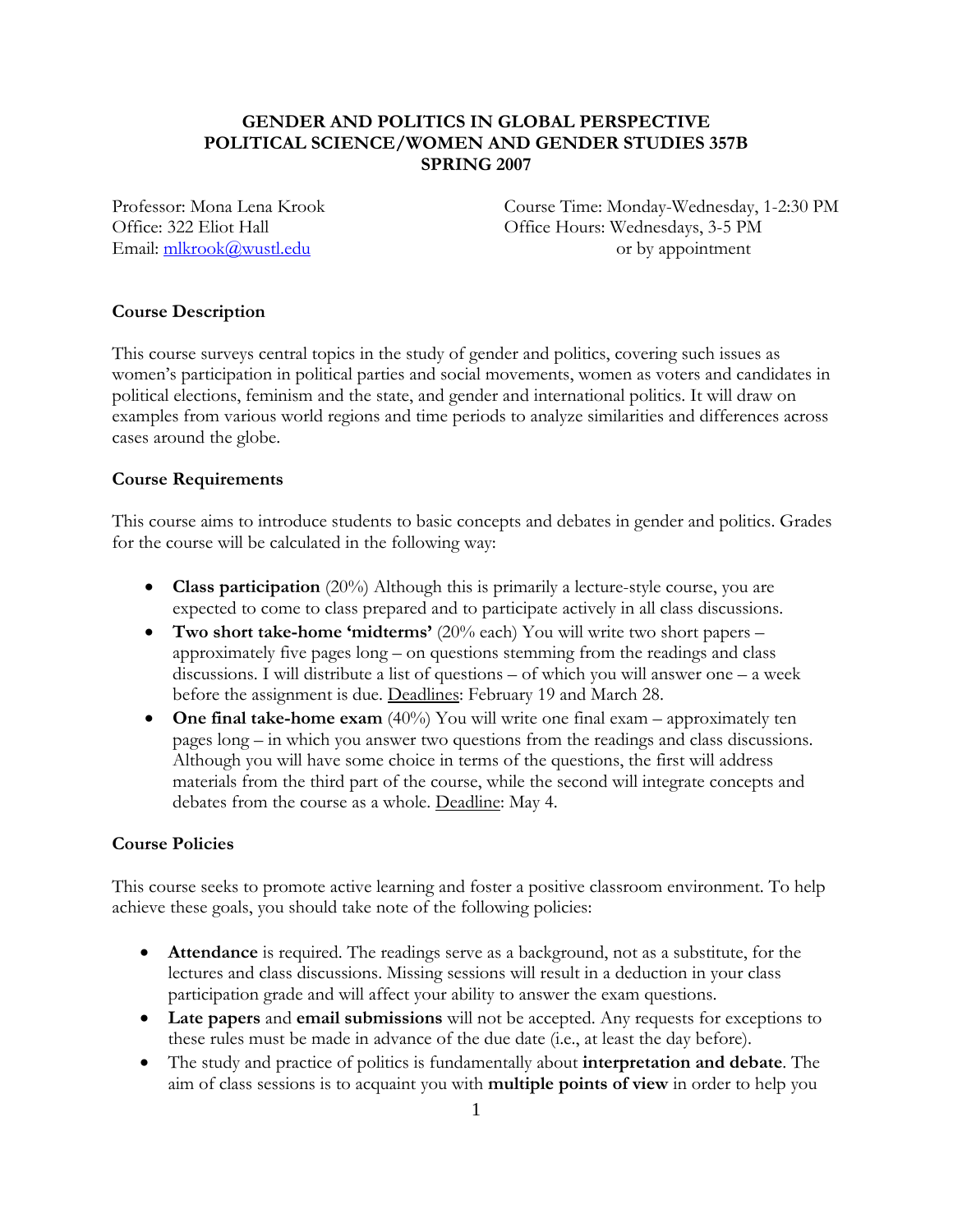**develop your own arguments** in relation to various political phenomena. Therefore, your participation in **class discussions** is crucial for elaborating the content of the lectures and, in the case of class debates, for integrating the ideas and materials introduced in the course.

## **Required Readings**

All of the readings will be available on ERes with the password "respect."

## **Research, Prize, and Internship Opportunities**

Students interested in doing further research on gender and politics are welcome to meet with me to discuss possible opportunities for independent and collaborative research. Various kinds of funding for student projects are available through the Office of Undergraduate Research and the Center for the Humanities.

All papers written in the course will be considered for the William Benton Parshall Prize, which is awarded each year by the political science department for the outstanding undergraduate paper on women in politics. Essays handed in before spring break will be entered into this year's competition, while essays submitted after spring break will be entered into next year's competition.

Internship opportunities in the St. Louis area are available at the Sue Shear Institute for Women in Public Life at the University of Missouri-St. Louis, at [http://www.umsl.edu/~iwpl/](http://www.umsl.edu/%7Eiwpl/). Information on job and internship opportunities in Washington, DC, and elsewhere is available through the Feminist Career Center at <http://www.feminist.org/911/jobs/911jobs.asp>.

Please feel free to contact me at  $\frac{m\text{lkrook}(a\text{wust}.edu)}{m\text{kl} \cdot \text{must}}$  with questions – or suggestions – regarding these or other opportunities in the field of gender and politics.

#### **COURSE SCHEDULE**

## **INTRODUCTION TO 'GENDER' AND 'POLITICS'**

### **January 17: Introduction to Gender and Politics**

No assigned reading – discussion of course aims and introduction to developments in gender and politics worldwide.

#### **January 22: Gendering the Study of Politics**

Hawkesworth, Mary. 2005. "Engendering Political Science: An Immodest Proposal." *Politics & Gender* 1, no. 1: 141-156.

Carver, Terrell. 1996. "Feminist Theories of Politics and Postmodern Theories of Gender." Pp. 15- 36 in *Gender Is Not a Synonym for Women*. Boulder: Lynne Rienner.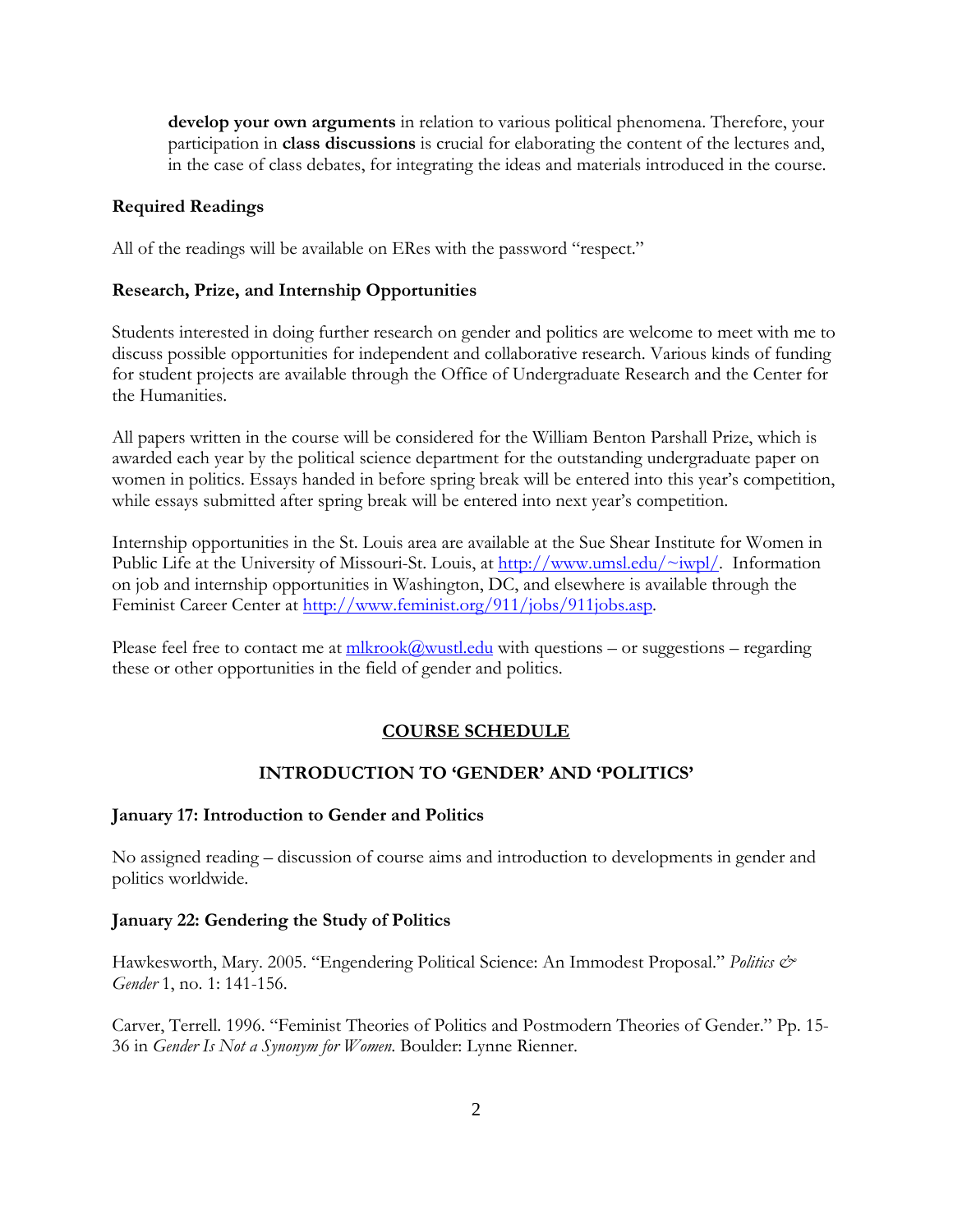### **WOMEN'S MOVEMENTS AND POLITICAL PARTIES**

#### **January 24: Feminist and Women's Movements**

Beckwith, Karen. 2000. "Beyond Compare? Women's Movements in Comparative Perspective." *European Journal of Political Research* 37: 431-468.

Molyneux, Maxine. 1998. "Analysing Women's Movements." *Development and Change* 29, no. 2: 219- 245.

#### **January 29: Women, Men, and Social Movements**

Reif, Linda L. 1986. "Women in Latin American Guerrilla Movements: A Comparative Perspective." *Comparative Politics* 18, no. 2: 147-169.

Cunningham, Karla J. 2003. "Cross-Regional Trends in Female Terrorism." *Studies in Conflict and Terrorism* 26, no. 3: 171-195.

#### **January 31: Women's Movements and Political Parties**

Young, Lisa. 2000. "Theorizing Feminist Strategy and Party Responsiveness." Pp. 11-26 in *Feminists and Party Politics*. Vancouver: UBC Press.

Baldez, Lisa. 2002. "Why Women Protest: Tipping, Timing, and Framing." Pp. 1-20 in *Why Women Protest: Women's Movements in Chile*. New York: Cambridge University Press.

#### **February 5: Women and Political Parties**

Sainsbury, Diane. 2004. "Women's Political Representation in Sweden: Discursive Politics and Institutional Presence." *Scandinavian Political Studies* 27, no. 1: 65-87.

Goetz, Anne Marie. 2003. "The Problem with Patronage: Constraints on Women's Political Effectiveness in Uganda." Pp. 110-139 in *No Shortcuts to Power: African Women in Politics and Policy-Making*, ed. Anne Marie Goetz and Shireen Hassim. New York: Zed.

#### **February 7: Women's Parties**

*Class Debate: What are women's parties – social movements or political parties? What does their existence suggest about mainstream political parties? Why do most women's parties fail when women form a majority of the population?* 

Levin, Leah Simmons. 1999. "Setting the Agenda: The Success of the 1977 Israel Women's Party." *Israel Studies* 4, no. 2: 40-63.

Dominelli, Lena and Gudrun Jonsdottir. 1988. "Feminist Political Organization in Iceland: Some Reflections on the Experience of Kwenna Frambothid." *Feminist Studies* 30: 36-60.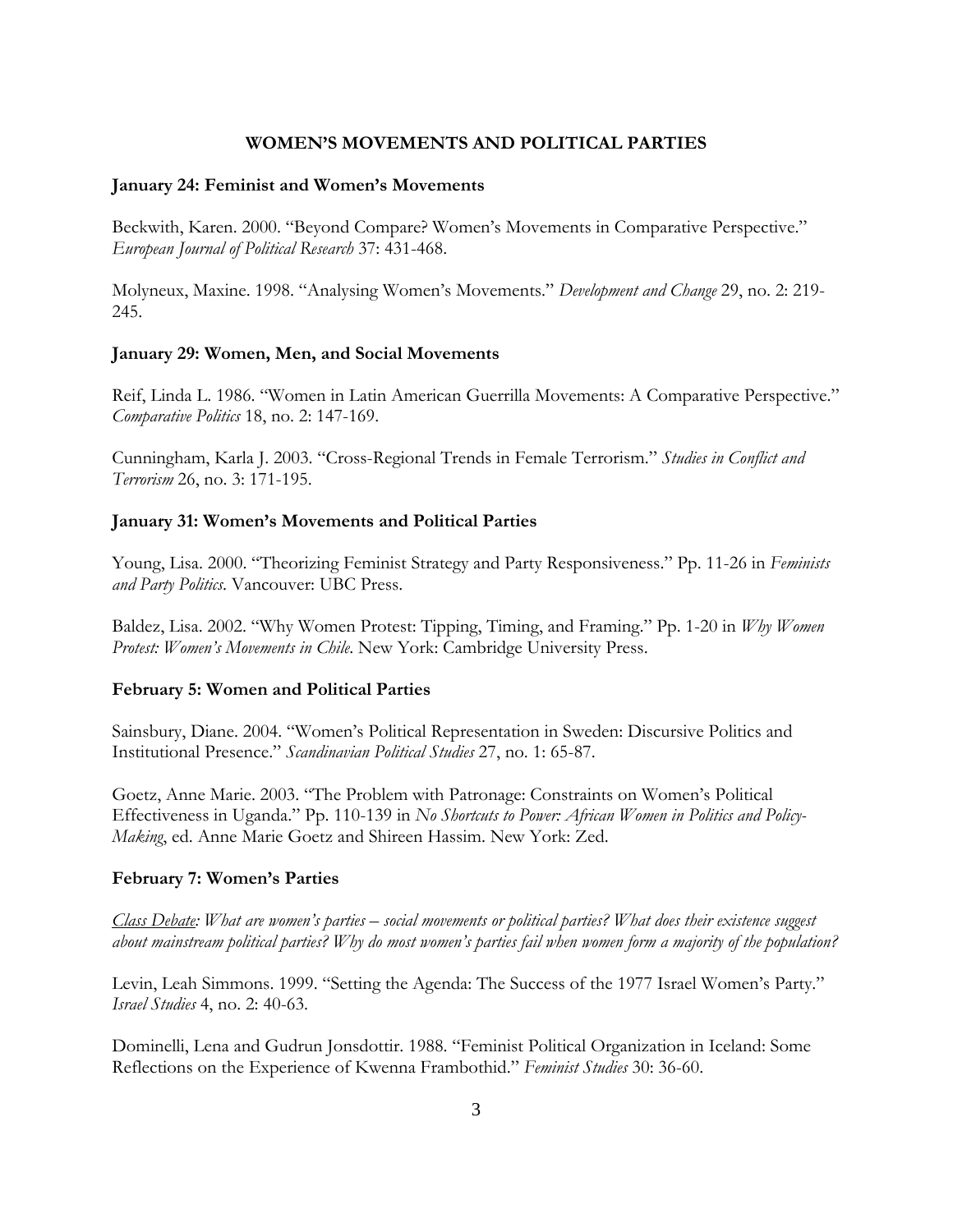Ishiyama, John T. 2003. "Women's Parties in Post-Communist Politics." *East European Politics and Societies* 17, no. 2: 266-304.

### **WOMEN, GENDER, AND ELECTIONS**

#### **February 12: Women and the Right to Vote**

*Film: One Woman, One Vote*

Pateman, Carole. 1994. "Three Questions About Womanhood Suffrage." Pp. 331-348 in *Suffrage and Beyond: International Feminist Perspectives*, ed. Caroline Daley and Melanie Nolan. New York: New York University Press.

#### **February 14: Women, Gender, and Voting**

Harvey, Anna. 1998. "The Legacy of Female Disfranchisement." Pp. 1-22 in *Votes Without Leverage: Women in American Electoral Politics, 1920-1970*. New York: Cambridge University Press.

Inglehart, Ronald and Pippa Norris. 2000. "The Developmental Theory of the Gender Gap: Women's and Men's Voting Behavior in Global Perspective." *International Political Science Review* 21, no. 4: 441-463.

#### **February 19: Women as National Leaders**

*Guest Lecturer: Farida Jalalzai, Department of Political Science, University of Missouri-St. Louis*

Jalalzai, Farida. 2004. "Women Political Leaders: Past and Present." *Women & Politics* 26, nos. 3-4: 85-108.

Skidmore, Max J. 2003. "Breaking the Final Glass Ceiling: When (Not If) a Woman Becomes President." Pp. 21-30 in *Anticipating Madame President*, ed. Robert P. Watson and Ann Gordon. Boulder: Lynne Rienner.

#### **February 21: Women as Elected Representatives**

Caul, Miki. 1999. "Women's Representation in Parliament: The Role of Political Parties." *Party Politics* 5, no. 1: 79-98.

Yoon, Mi Yung. 2004. "Explaining Women's Legislative Representation in Sub-Saharan Africa." *Legislative Studies Quarterly* 29, no. 3: 447-466.

#### **February 26: Women and Men as Candidates**

Norris, Pippa and Joni Lovenduski. 1995. "Puzzles in Political Recruitment." Pp. 1-19 in *Political Recruitment: Gender, Race, and Class in the British Parliament*. New York: Cambridge University Press.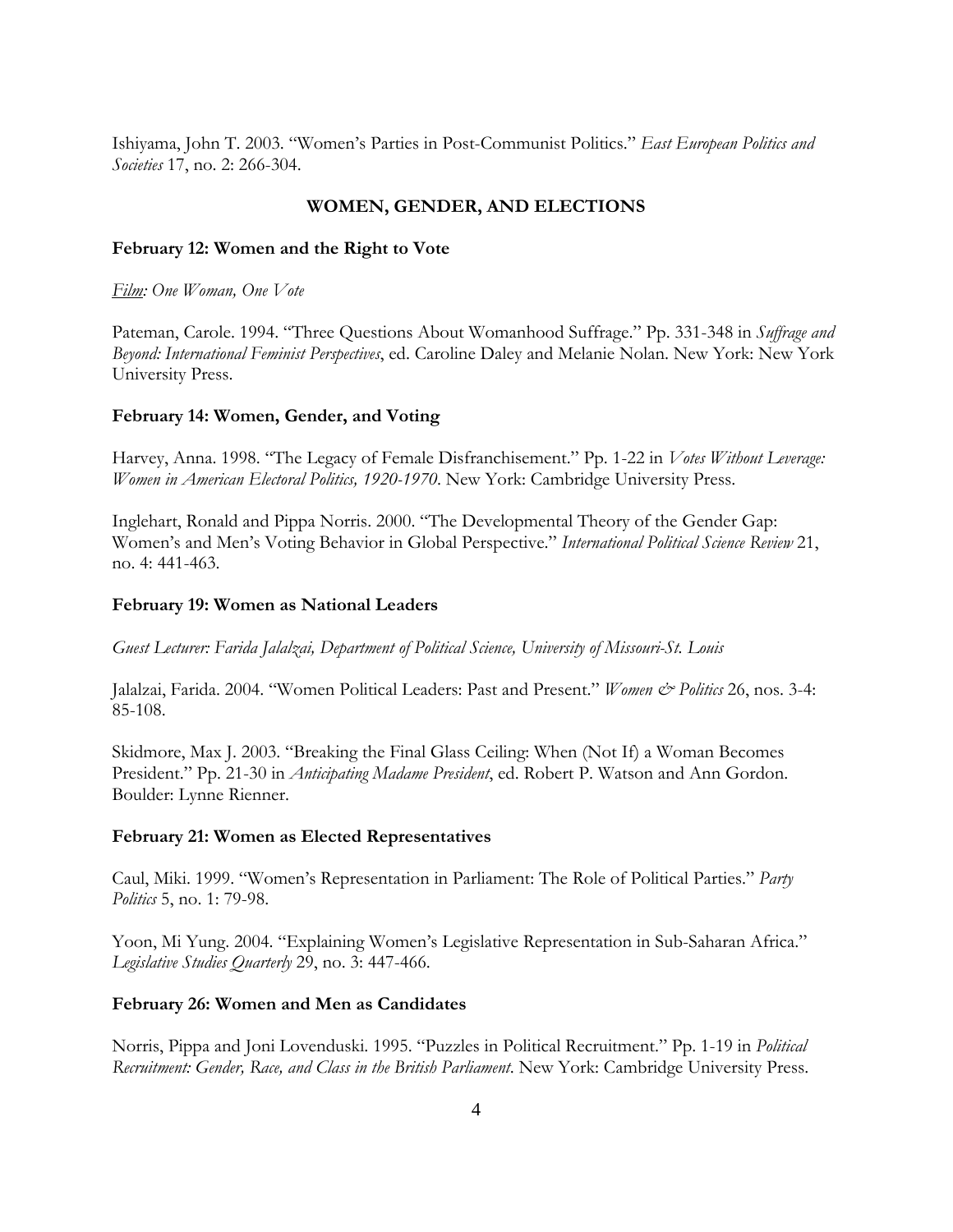Fox, Richard L. and Jennifer L. Lawless. 2004. "Entering the Arena? Gender and the Decision to Run for Office." *American Journal of Political Science* 48, no. 2: 264-280.

Niven, David. 1998. "Party Elites and Women Candidates: The Shape of Bias." Women & Politics 19, no. 2: 57-80.

## **WOMEN, GENDER, AND POLITICAL OFFICE**

## **February 28: Normative Arguments for Women's Representation**

Phillips, Anne. 1995. "Quotas for Women." Pp. 57-83 in *The Politics of Presence: The Political Representation of Gender, Ethnicity, and Race*. New York: Oxford University Press.

Mansbridge, Jane. 1999. "Should Blacks Represent Blacks and Women Represent Women? A Contingent 'Yes.'" *Journal of Politics* 61, no. 3: 628-657.

## **March 5: Women and Campaigns for Political Office in the United States**

*Guest Lecturer: Vivien Eveloff, Sue Shear Institute for Women in Public Life, University of Missouri-St. Louis*

Norris, Pippa. 1997. "Women, Media, and Politics." Pp. 1-18 in *Women, Media, and Politics*, ed. Pippa Norris. New York: Oxford University Press.

Kahn, Kim Fridkin. 1994. "The Distorted Mirror: Press Coverage of Women Candidates for Statewide Office." *Journal of Politics* 56, no. 1: 154-173.

## **March 7: Gender Quotas and Female Candidates Worldwide**

Dahlerup, Drude and Lenita Freidenvall. 2005. "Quotas as a 'Fast Track' to Equal Political Representation for Women: Why Scandinavia is No Longer the Model." *International Feminist Journal of Politics* 7, no. 1: 26-48.

Krook, Mona Lena. 2006. "Reforming Representation: The Diffusion of Candidate Gender Quotas Worldwide." *Politics and Gender* 2, no. 3: 303-327.

## *Recommended:*

Global Database of Quotas for Women, [http://www.quotaproject.org.](http://www.quotaproject.org./)

## **March 19: Women Representing Women in Political Office**

Carroll, Susan J. 2001. "Representing Women: Women State Legislators as Agents of Policy-Related Change." Pp. 3-21 in *The Impact of Women in Public Office*, ed. Susan J. Carroll. Indianapolis: Indiana University Press.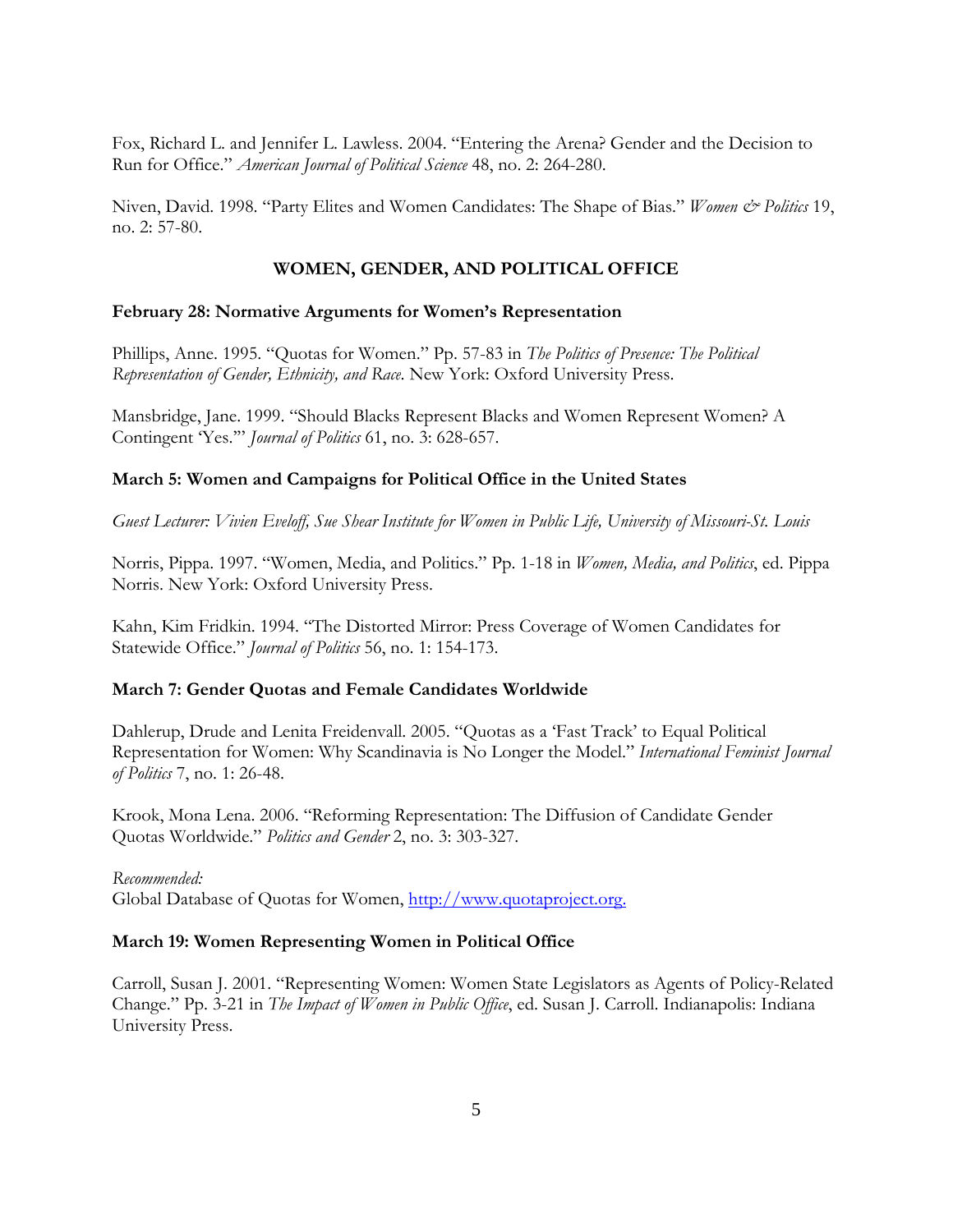Childs, Sarah and Mona Lena Krook. 2006. "Should Feminists Give Up on Critical Mass? A Contingent Yes." *Politics & Gender* 2, no. 4: 522-530.

Weldon, S. Laurel. 2002. "Beyond Bodies: Institutional Sources of Representation for Women in Democratic Policymaking." *Journal of Politics* 64, no. 4: 1153-1174.

## **March 21: Women's Descriptive and Substantive Representation**

*Class Debate: Are women under-represented in elected office? How and why is it important – or not – to increase the number of female candidates? What roles do men play in the descriptive and substantive representation of women?* 

Mansbridge, Jane. 2005. "Quota Problems: Combating the Dangers of Essentialism." *Politics & Gender* 1, no. 4: 622-638.

Krook, Mona Lena. 2006. "Gender Quotas, Norms, and Politics." *Politics & Gender* 2, no. 1: 110- 118.

## **GENDER, THE STATE, AND PUBLIC POLICY-MAKING**

### **March 26: Women, Gender, and the State**

Kantola, Johanna. 2006. "Gender and the State: Theories and Debates." In *Feminists Theorize the State*. New York: Palgrave.

Chappell, Louise. 2000. "Interacting With the State: Feminist Strategies and Political Opportunities." *International Feminist Journal of Politics* 2, no. 2: 244-275.

#### **March 28: Gender, Identity, and the State**

*Guest Lecturer: Erica Townsend-Bell, Department of Political Science, Washington University in St. Louis*

Rosemblatt, Karin Alejandra. 2000. "Domesticating Men: State-Building and Class Compromise in Popular Front Chile." Pp. 162-191 in *Hidden Histories of Gender and the State in Latin America*, ed. Elizabeth Dore and Maxine Molyneux. Durham: Duke University Press.

Foote, Nicola. 2004. "Rethinking Race, Gender, and Citizenship: Black West Indian Women in Costa Rica, c. 1920-1940." *Bulletin of Latin American Research* 23, no. 2: 198-212.

#### **April 2: Women, Gender, and Public Policies**

Bacchi, Carol Lee. 1999. "Taking Problems Apart." Pp. 1-13 in *Women, Policy, and Politics*. Thousand Oaks: Sage.

Htun, Mala. 2003. "Sex and the State in Latin America." Pp. 1-28 in *Sex and the State: Abortion, Divorce, and the Family Under Latin American Dictatorships and Democracies*. New York: Cambridge University Press.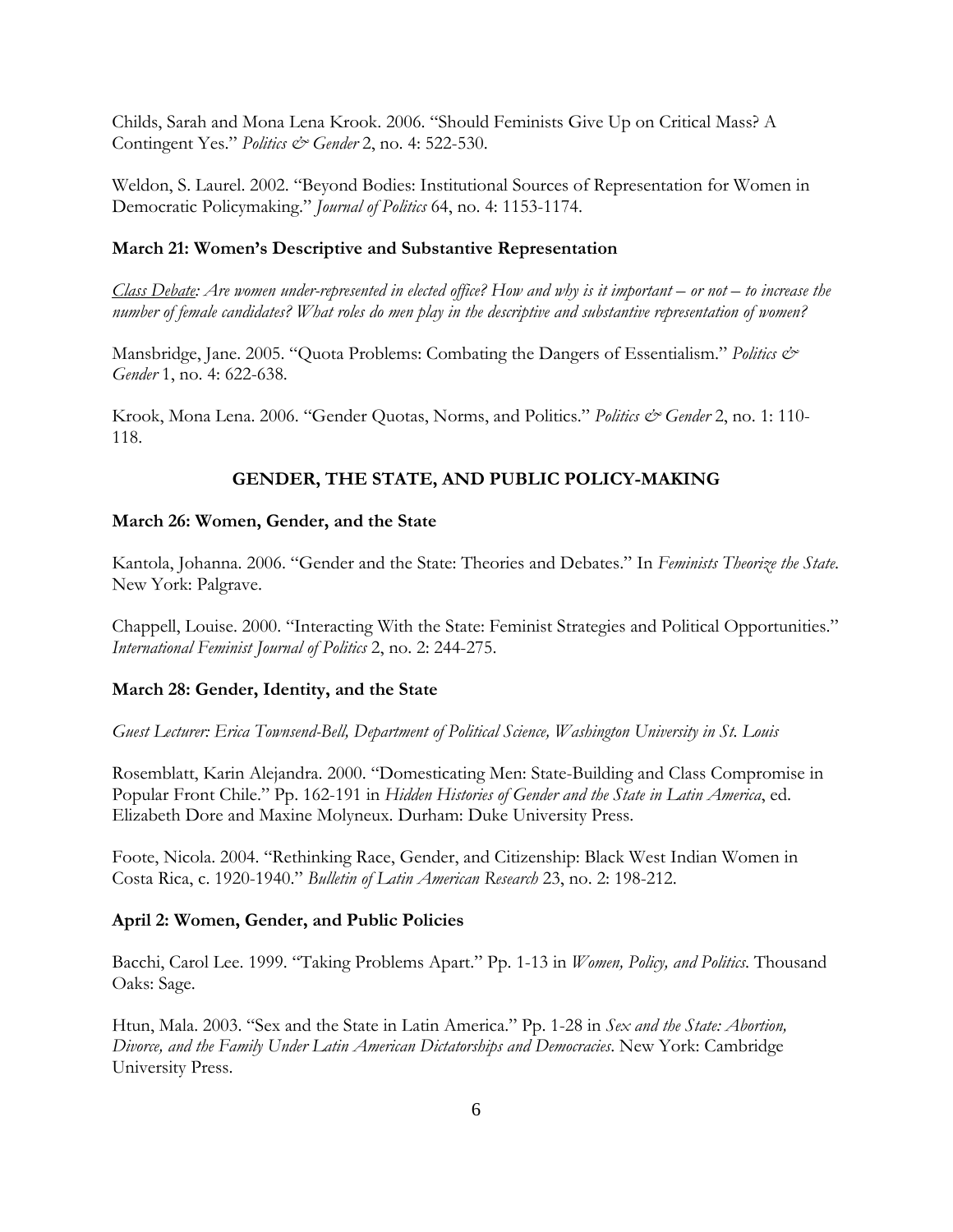## **April 4: Gender and Democratization in Southern Africa**

*Guest Lecturer: Frances Henderson, Department of Political Science, Washington University in St. Louis* 

Waylen, Georgina. 1994. "Women and Democratization: Conceptualizing Gender Relations in Transition Politics." *World Politics* 46, no. 3: 327-354.

# **April 9: State Feminism and Gender Mainstreaming**

*Class Debate: What is state feminism and gender mainstreaming? How do they contribute – or not – to the creation of women-friendly and/or gender-sensitive public policy?* 

Stetson, Dorothy McBride and Amy Mazur. 1995. "Introduction." Pp. 1-21 in *Comparative State Feminism*, ed. Dorothy McBride Stetson and Amy Mazur. Thousand Oaks: Sage.

Squires, Judith. 2005. "Is Mainstreaming Transformative? Theorizing Mainstreaming in the Context of Diversity and Deliberation." *Social Politics* 12, no. 3: 366-388.

# **GENDER AND INTERNATIONAL POLITICS**

## **April 11: International and Transnational Women's Movements**

Rupp, Leila J. and Verta Taylor. 1999. "Forging Feminist Identity in an International Movement: A Collective Identity Approach to Twentieth-Century Feminism." *Signs* 24: 363*-*  386.

Alvarez, Sonia E. 2000. "Translating the Global: Effects of Transnational Organizing on Latin American Feminist Discourses and Practices." *Meridians: A Journal of Feminisms, Race, Transnationalism* 1, no. 1: 29-67.

## **April 16: International Organizations and Women's Rights**

Berkovitch, Nitza. 1999. *From Motherhood to Citizenship: Women's Rights and International Organizations*. Baltimore: The Johns Hopkins University Press, 1-17.

Reanda, Laura. 1999. "Engendering the United Nations: The Changing International Agenda." *European Journal of Women's Studies* 6: 49-70.

# **April 18: Gender and International Conflict**

Carpenter, R. Charli. 2003. "'Women and Children First': Gender, Norms, and Humanitarian Evacuation in the Balkans, 1991-95." *International Organization* 57, no. 4: 661-694.